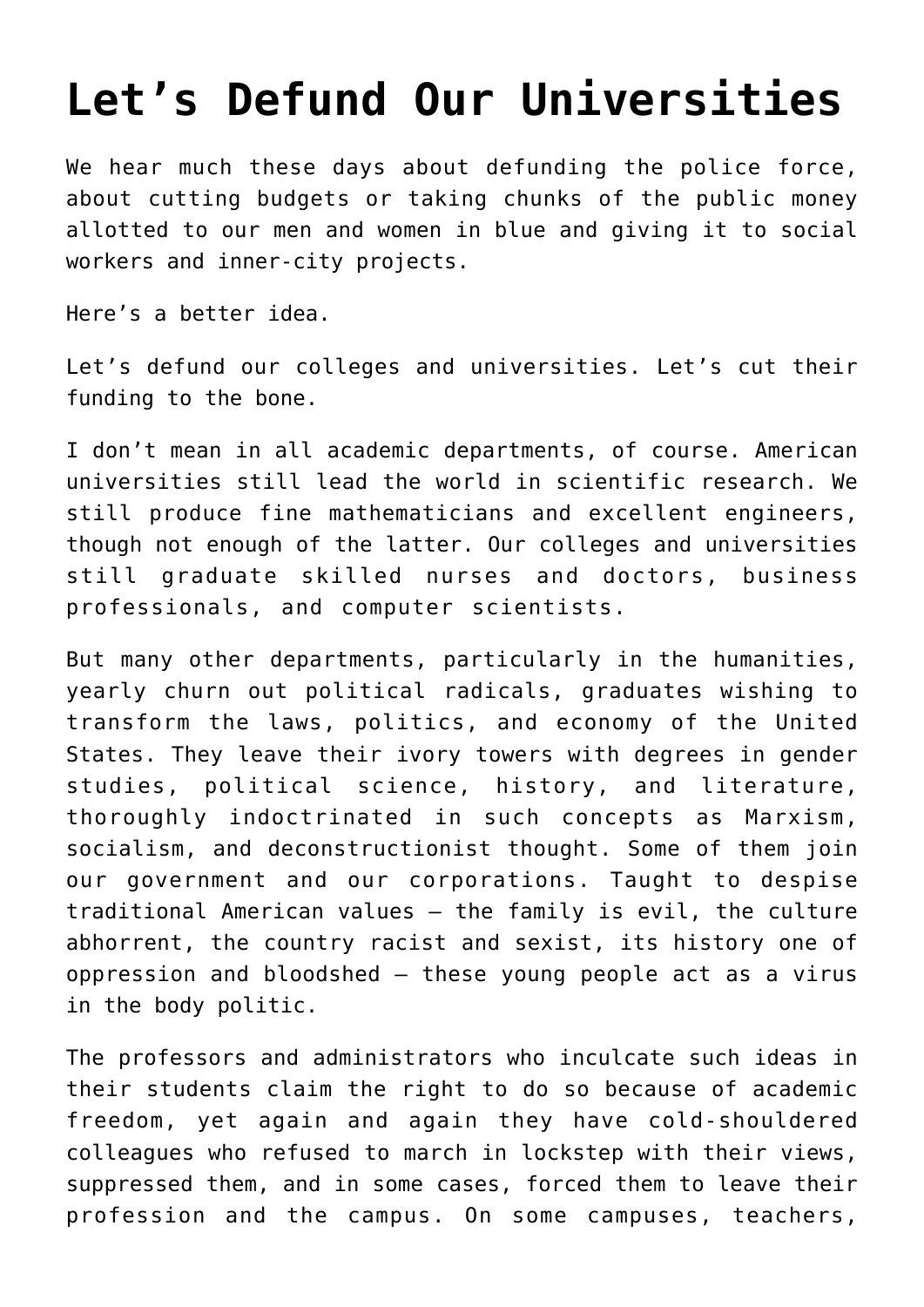administrators, and like-minded students pounce on any who deviate from the party line, leaving others silenced, fearful of similar reprisals.

What's worse, our state and federal governments keep pouring money into these intellectual gulags. Alumni of both public and private universities follow suit, giving their dollars to people who regard most of these donors with utter contempt.

Meanwhile, these same institutions pump out students who, having paid tens of thousands of dollars for tuition, boarding, and various fees, have never read the Constitution of the United States or the plays of Shakespeare, who studied history without reading a single book about their own country, and who often seem dumb as posts about the workings of capitalism.

The language they use, the Marxist slogans and demands for "social justice," can reasonably assure us that many of this summer's rioters are graduates of such programs.

Let's step back and look at a different way we might educate our young.

For sixteen years in Asheville, North Carolina, I taught seminars in literature, history, and Latin to hundreds of home-educated students. We read historians like Paul Johnson, novelists like Faulkner and Fitzgerald, Charlotte Bronte and Betty Smith, poets like Chaucer, Donne, Eliot, and Frost. My Latin students translated passages from the Vulgate Bible and Caesar, with the advanced ones tackling Virgil's *Aeneid*. The students who stayed with me through high school wrote scores of essays, and several of them were hired at the colleges they attended as tutors in the school's writing center.

Because I had many students  $-$  I taught 12 two-hour seminars a week, with an average class size of 11 students – I could charge low rates and still earn a living. The cost for my students for a year of instruction was less than \$500 per year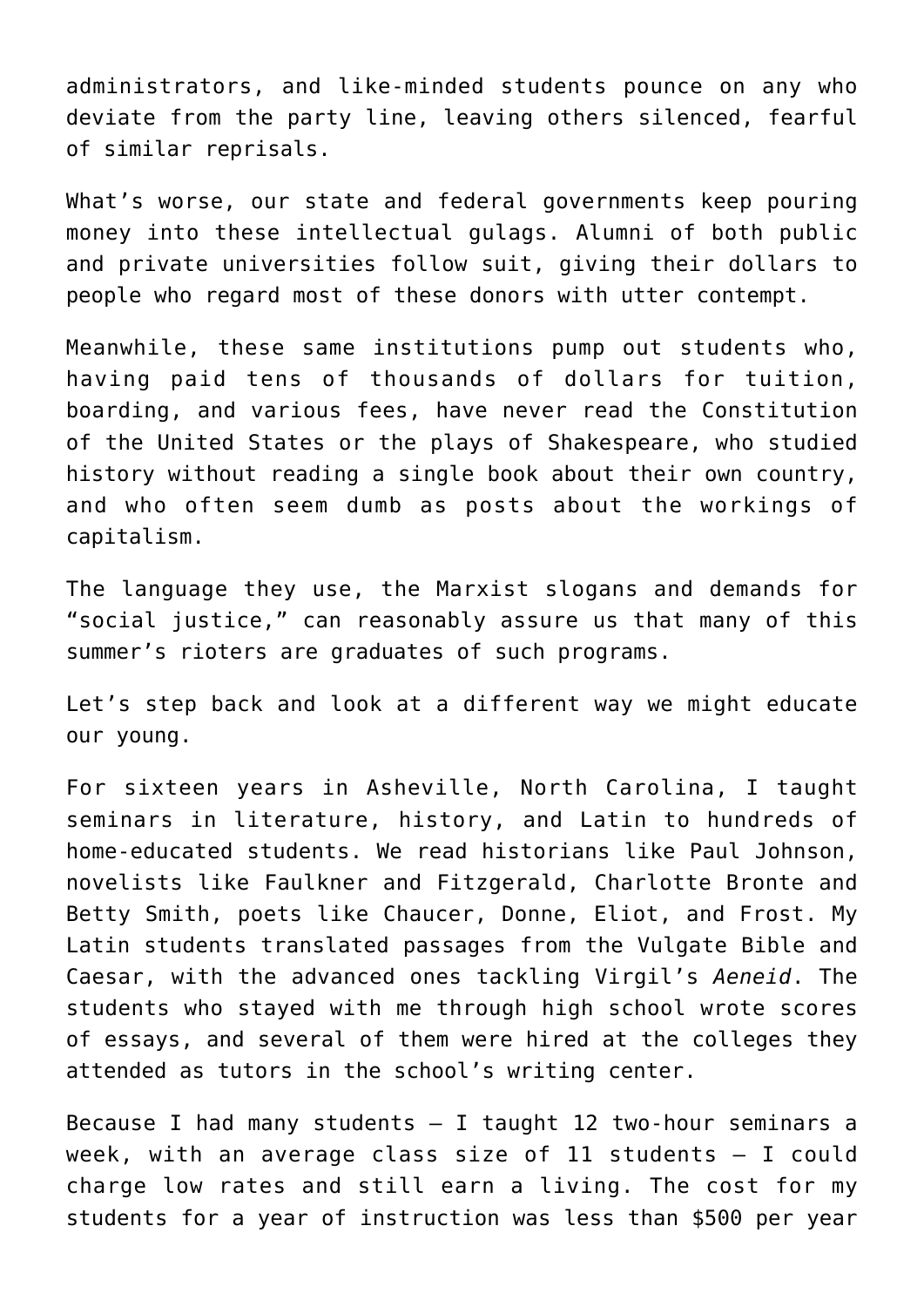per class.

Why can't our universities do the same? Why must someone pay \$50,000 a year to read English literature or study Russian history? Why do we support institutions where full professors teach so few students, where administrators, some of them highly paid, outnumber professors, where diversity is preached unless you're a white male or a conservative, where so many students seem more bent on partying and entertainment than on enlightenment and education?

Above all, why are Americans paying taxes to support institutions which advocate radical changes to the country they love? Why are we paying teachers to undermine the system that has brought freedom and prosperity to so many?

In his online [article](https://www.mindingthecampus.org/2020/04/27/can-the-integrity-of-our-colleges-be-restored/) "Can the Integrity of Our Colleges Be Restored?" Philip Salzman offers an in-depth examination of some of the issues raised here and advocates specific changes such as a reduction in the number of administrators, enforcement of free speech laws on campus, and more inclusive hiring practices. He writes that our illiberal colleges and universities have become "cults manned by leftist and identity fanatics," which, if necessary, must be reformed by the force of law.

To his list I add this proposal: Let's defund the universities.

—

*Dear Readers,*

*Big Tech is suppressing our reach, refusing to let us advertise and squelching our ability to serve up a steady diet of truth and ideas. Help us fight back by [becoming a](https://www.chroniclesmagazine.org/subscribe/) [member](https://www.chroniclesmagazine.org/subscribe/) for just \$5 a month and then join the discussion on Parler [@CharlemagneInstitute](https://parler.com/#/user/CharlemagneInstitute) and Gab [@CharlemagneInstitute](https://gab.com/CharlemagneInstitute)!*